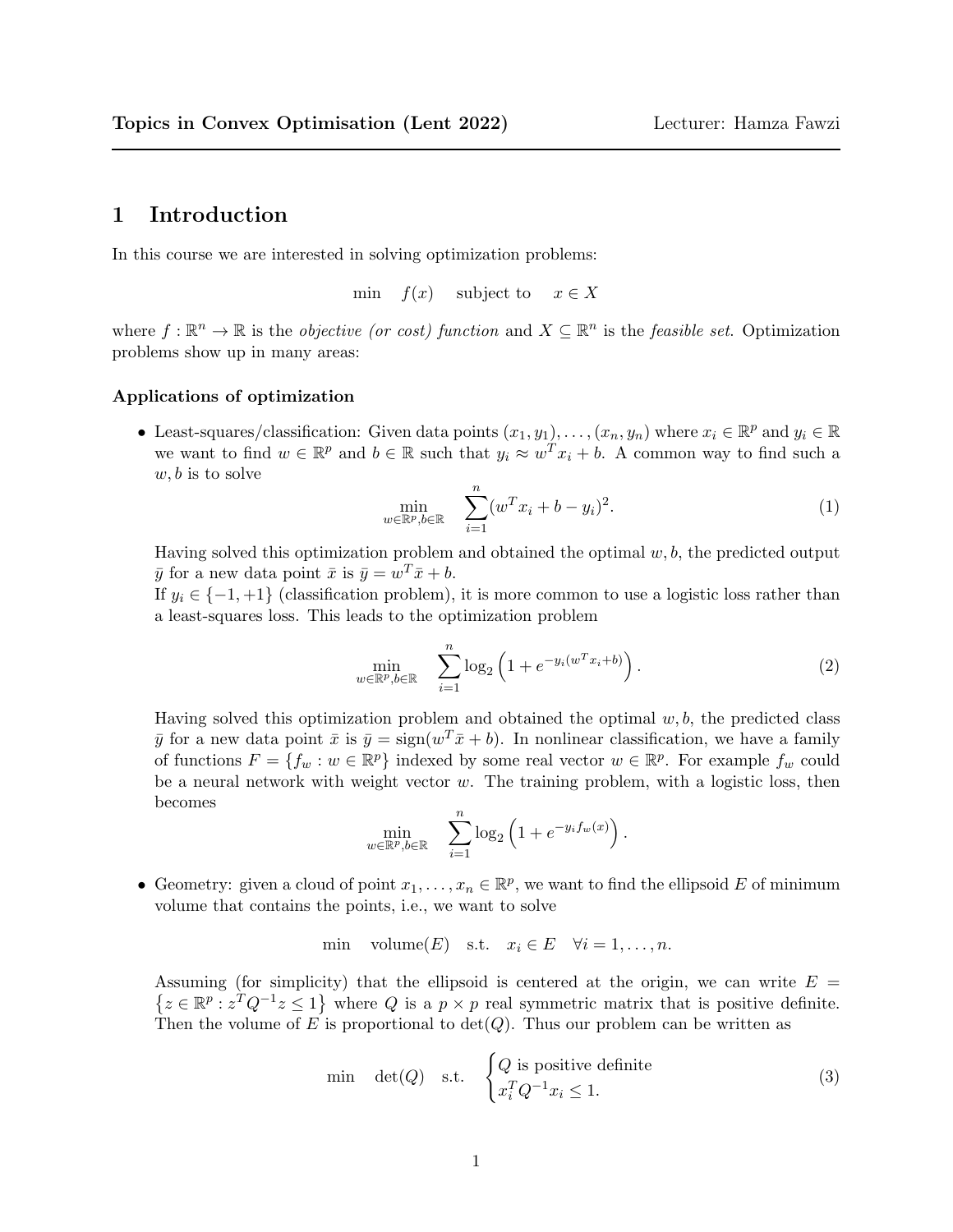• Graph theory: given a graph  $G = (V, E)$  where  $E \subset {V \choose 2}$  $\binom{V}{2}$ , a *stable set* of G is a subset S of vertices that are pairwise nonadjacent, i.e.,  $i, j \in S \Rightarrow \{i, j\} \notin E$ . The maximum stable set problem asks for the largest stable set in a given graph G

$$
\max \quad |S| \quad \text{s.t.} \quad S \text{ stable set.}
$$

Such a problem can be reformulated as a constrained optimization over  $\mathbb{R}^n$  by considering the characteristic vector  $x$  of  $S$ :

$$
\max_{x \in \mathbb{R}^n} \quad \sum_{i=1}^n x_i \quad \text{s.t.} \quad \begin{cases} x_i^2 = x_i & \forall i = 1, \dots, n \\ x_i x_j = 0 & \forall \{i, j\} \in E. \end{cases}
$$

Optimization on the cube To illustrate some of the concepts in this course consider the problem of minimizing a function  $f : \mathbb{R}^n \to \mathbb{R}$  on  $[0, 1]^n$ , i.e., to compute:

<span id="page-1-1"></span>
$$
f^* = \min_{x \in [0,1]^n} f(x).
$$

Our goal will be to find a solution with accuracy  $\epsilon > 0$ :

Find 
$$
\bar{x}
$$
 s.t.  $f(\bar{x}) - f^* \le \epsilon$ . (\*)

The algorithms have access to f through a *black box* which, given an input  $x \in [0,1]^n$  returns the value  $f(x) \in \mathbb{R}$ . This is called an zeroth-order oracle model<sup>[1](#page-1-0)</sup> The complexity of an algorithm on a given function  $f$  is the number of queries it makes to the oracle. So a general algorithm has the following form:

- 1. Query oracle at  $x_0 \in [0,1]^n$  to get value  $f_0 = f(x_0)$
- 2. Query oracle at  $x_1 \in [0,1]^n$  (allowed to depend on  $f_0$ ) to get value  $f_1 = f(x_1)$
- 3. Query oracle at  $x_2 \in [0,1]^n$  (allowed to depend on  $f_0, f_1$ ) to get value  $f_2 = f(x_2)$
- 4. . . .
- 5. Query oracle at  $x_{N-1} \in [0,1]^n$  (allowed to depend on  $f_0, \ldots, f_{N-2}$ ) to get value  $f_{N-1} =$  $f(x_{N-1})$
- 6. Output  $\bar{x}$  based on the gathered information about f

We will consider the class of functions that are L-Lipschitz with respect to  $\ell_{\infty}$  norm

$$
\mathcal{F}_L = \{ f : [0,1]^n \to \mathbb{R} \text{ s.t. } |f(x) - f(y)| \le L \|x - y\|_{\infty} \forall x, y \in [0,1]^n \}
$$

where  $||x||_{\infty} = \max_{i=1,\dots,n} |x_i|$ . We can prove the following:

**Proposition 1.1.** There is an algorithm that can return an  $\epsilon$ -accurate minimizer (in the sense of [\(\\*\)](#page-1-1)) of any  $f \in \mathcal{F}_L$  with a number of queries  $\leq (\lfloor \frac{L}{2e} \rfloor)$  $\frac{L}{2\epsilon}$  | + 2)<sup>n</sup>.

<span id="page-1-0"></span><sup>&</sup>lt;sup>1</sup>A first-order oracle returns the gradient of f at x, and a second-order oracle returns the Hessian of f at x. We will see this later...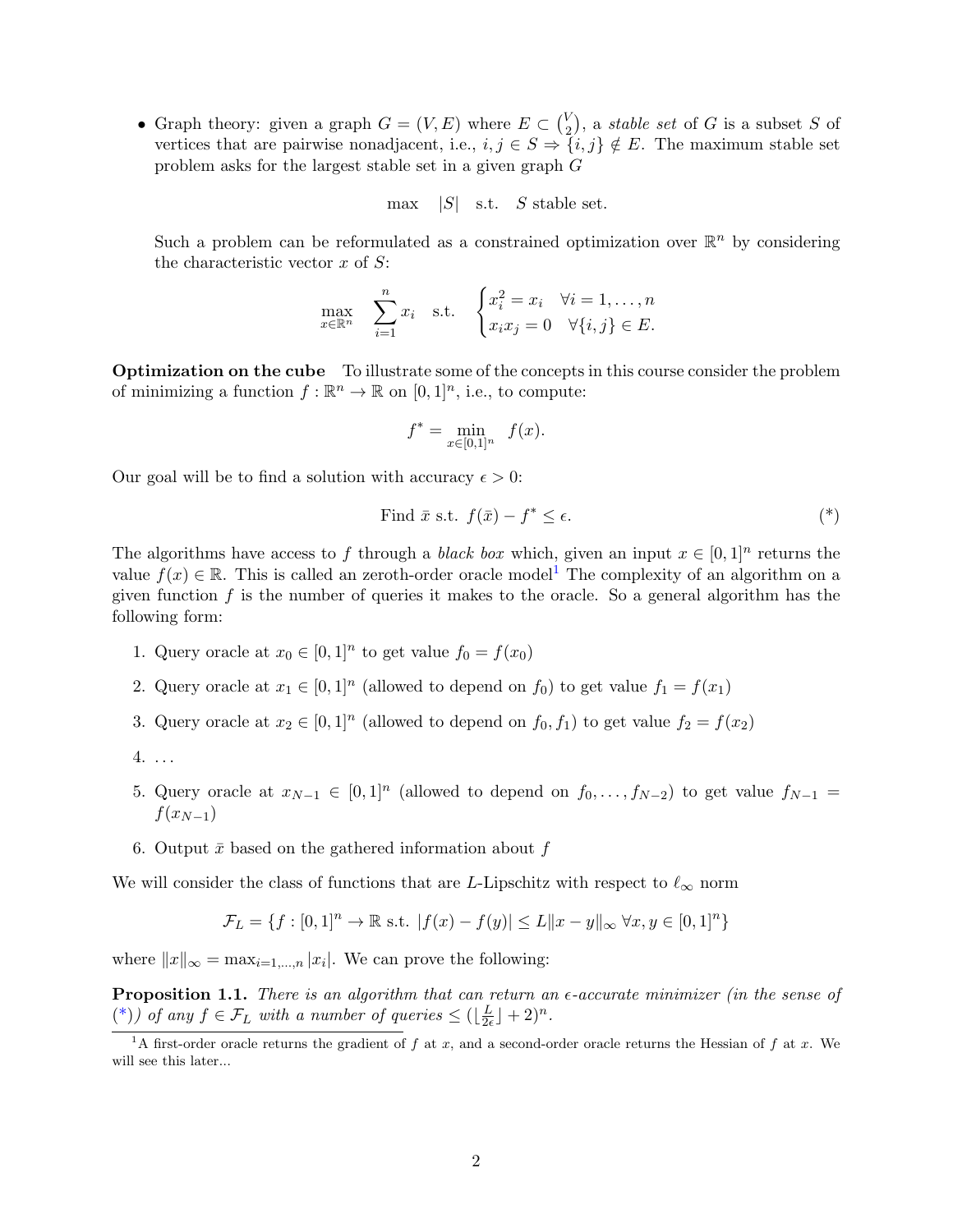*Proof.* Grid search. We discretize the cube  $[0, 1]^n$  using grid points that are equispaced by  $2\epsilon/L$  in each dimension. Let  $(x_i)_{i=1,\dots,N}$  be the grid points; there are  $N \leq (\lfloor \frac{L}{2e} \rfloor)$  $\frac{L}{2\epsilon}$   $\rfloor$  + 2)<sup>n</sup> such grid points (we include points at coordinate 0 and coordinate 1, hence the  $+2$ ). Let  $\bar{x}$  be the grid point where the value of  $f$  is smallest, i.e.,

$$
\bar{x} = \operatorname*{argmin}_{x \in \{x_1, \dots, x_N\}} f(x).
$$

We claim that this algorithm achieves the desired accuracy. Indeed, let  $x^*$  be a minimizer of f on  $[0,1]^n$ , and let  $\tilde{x}$  be the closest grid point to  $x^*$  in the  $\ell_{\infty}$  norm. Since the grid is equispaced by  $2\epsilon/L$  it is not difficult to see that  $||x^* - \tilde{x}||_{\infty} \leq \epsilon/L$ . Then we have

$$
f(\bar{x}) - f^* \le f(\tilde{x}) - f^* \le L \|\tilde{x} - x^*\|_{\infty} \le \epsilon
$$

as desired.

The algorithm produced in the previous proposition is not great. For functions of large number of variables n the algorithm is not at all practical. Can we do better? The answer turns out to be no, if we want our algorithm to work for all  $f \in \mathcal{F}_L$ .

**Proposition 1.2.** Assume A is an algorithm that returns an  $\epsilon$ -accurate minimizer for all  $f \in \mathcal{F}_L$ . Then there is at least one function  $f \in \mathcal{F}_L$  on which A does at least  $\geq (\frac{L}{3e})^2$  $(\frac{L}{3\epsilon})^n-1$  queries.

*Proof.* Recall that an algorithm  $\mathcal A$  is given by a sequence of query points  $x_0, x_1, \ldots$  where each query point is allowed to depend on the answer received on the previous ones. We are going to simulate the algorithm on the function  $f(x) \equiv 0$  (the function equal to zero everywhere). On such a function the algorithm will query certain (fixed) points  $x_0, x_1, x_2, \ldots, x_{N-1}$  all in [0, 1]<sup>n</sup> before producing a point  $\bar{x} \in [0,1]^n$ . Let  $S = \{x_0, \ldots, x_{N-1}, \bar{x}\}$ . We claim that necessarily  $|S| \geq (\lfloor L/(3\epsilon) \rfloor)^n$ . Fix  $\eta = 3\epsilon/L$  and consider dividing  $[0,1]^n$  into small boxes each of size  $\eta$ . We have at least  $(1/\eta)^n$ disjoint such boxes. Assuming for contradiction that  $|S| < (|1/\eta|)^n$ , by the pigeonhole principle, there exists at least one box which does not contain any point from  $S$ . Let  $x^*$  be the center of that box and define the function

$$
f(x) = \min(0, L \|x - x^*\|_{\infty} - \eta L/2).
$$

Note that  $f \in \mathcal{F}_L$ , it is zero outside the box centered at  $x^*$  and its minimum is  $-\eta L/2 = -3\epsilon/2$ . If we run the algorithm on this function  $f$  we will get the same output as for the function that is identically zero (the  $\bar{x} \in S$  from above). But this  $\bar{x}$  is outside the box centered at  $x^*$  and so  $f(\bar{x}) = 0$ . This contradicts the assumption that the algorithm achieves  $\epsilon$  accuracy on all functions in  $\mathcal{F}_L$  because  $f(\bar{x}) - f^* = 3\epsilon/2 > \epsilon$ . Thus it must be that  $|S| \geq \lfloor 1/\eta \rfloor^n = (\lfloor \frac{L}{3\epsilon} \rfloor)^n$  $\frac{L}{3\epsilon}\rfloor)^n.$  $\Box$ 

We have thus shown that the following min-max quantity

$$
\min_{\substack{\text{Algorithms } A \text{ that achieve} \\ (\ast) \text{ for all functions in } \mathcal{F}_L}} \max_{f \in \mathcal{F}_L} \text{Complexity of } A \text{ on } f
$$

lies between  $(\frac{L}{3\epsilon})^n$  and  $(\frac{L}{2\epsilon}+2)^n$ .

Convex optimization The focus of this course will be on *convex optimization* problems. A convex optimization problem has the form

$$
\min_{x \in \mathbb{R}^n} f(x)
$$
 subject to  $x \in X$ 

 $\Box$